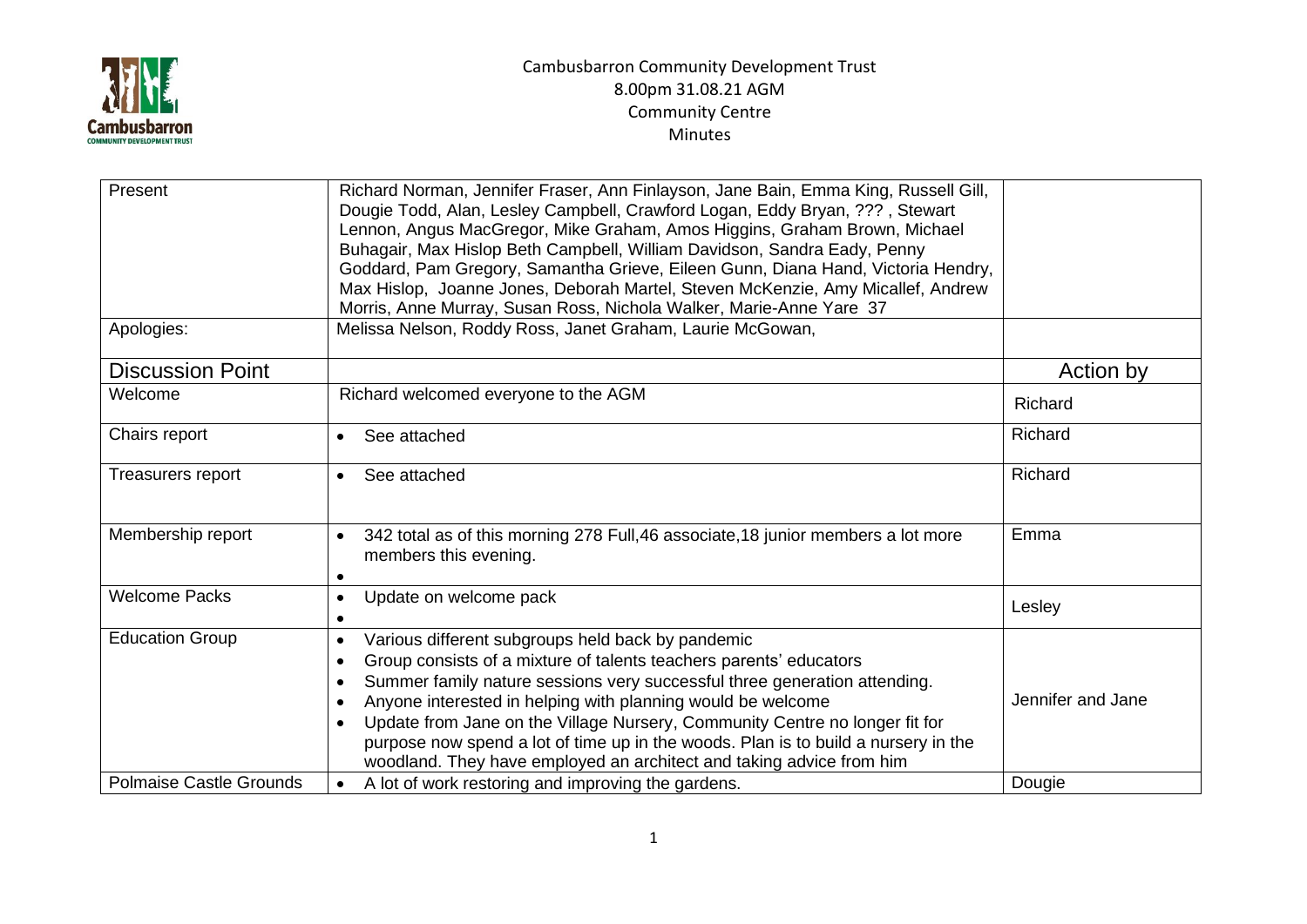| <b>Cambusbarron</b><br>NITY DEVELOPMENT TRUST<br><b>COM</b> |  |
|-------------------------------------------------------------|--|

# Cambusbarron Community Development Trust

8.00pm 31.08.21 AGM

Community Centre

## Minutes

|                               | Thank you to Matthew and Aldo for there help.<br>$\bullet$                                      |             |
|-------------------------------|-------------------------------------------------------------------------------------------------|-------------|
|                               | Event next Saturday volunteers to clear another path.<br>$\bullet$                              |             |
|                               | More historic walks will happen<br>$\bullet$                                                    |             |
| <b>Gillies Hill Community</b> | Group supports Amos,<br>$\bullet$                                                               | Jennifer    |
| Woodland                      | Develops the woodland for everyone<br>$\bullet$                                                 |             |
|                               | Environmental enhancements<br>$\bullet$                                                         |             |
|                               | Amos Natural History Group anyone interested contact Amos or the CCDT.<br>$\bullet$             |             |
|                               | Thank you to Amos for the massive contribution you have made to the woodland<br>$\bullet$       | Amos        |
|                               | Spring Survey wood fuel supply by removing windfall or dangerous trees anyone<br>$\bullet$      |             |
|                               | interested in leading this project please let us know                                           |             |
| <b>Memorial Benches</b>       | Anyone looking for a memorial bench get in touch with Aldo or<br>$\bullet$                      | Alan Hunter |
|                               | woodland@ccdt.org.uk Aldo has constructed 4 so far.                                             |             |
| Paths and signage             | Main thing is creating a map with help from Douglas Campbell.<br>$\bullet$                      | Russell     |
|                               | Survey asked about the all ability path<br>$\bullet$                                            |             |
|                               | People would like to see a mix of paths<br>$\bullet$                                            |             |
|                               | Next stage look at the routes<br>٠                                                              |             |
|                               | Funding successful to put in drain at the bottom of the hill<br>$\bullet$                       |             |
|                               | Anyone interested in joining a group to regularly clear the paths and drainage<br>$\bullet$     |             |
|                               | contact Russell or the woodland@ccdt.org.uk mailbox                                             |             |
| <b>Walled Garden</b>          | Nursery has been using the garden as a growing space must be good soil the<br>$\bullet$         | Ann         |
|                               | courgettes are huge as are the pumpkins.                                                        |             |
|                               | Composting toilet has been installed.<br>$\bullet$                                              |             |
|                               | We have put out a survey to get opinions on what villagers would lie to see in the<br>$\bullet$ |             |
|                               | garden unfortunately we only got around 200 people responding                                   |             |
|                               | Nursery have started planting the orchard and we have fruit trees of the same type              |             |
|                               | as were grown in 1850's these have not yet been planted as we were waiting on                   |             |
|                               | the felling licence to remove the trees around the wall and within the garden.                  |             |
|                               | We have had an architect out to survey the wall hopefully once we get his report,               |             |
|                               | we will be able to apply for funding to restore the wall.                                       |             |
|                               | We have now got water in the garden.<br>$\bullet$                                               |             |
|                               | We have applied for planning permission and hopefully will get the result of that               |             |
|                               | soon to install a further container and parking for three cars.                                 |             |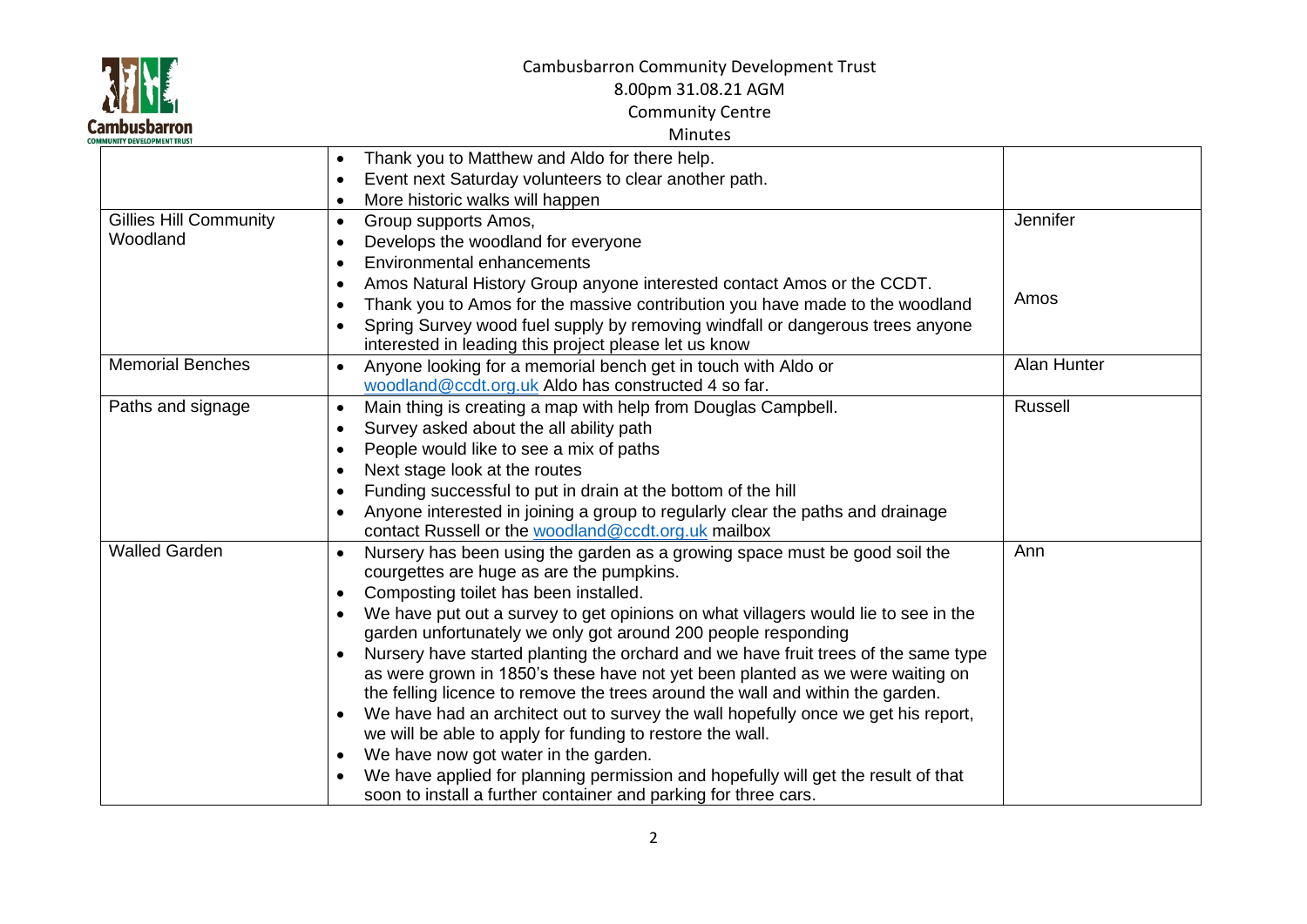

## Cambusbarron Community Development Trust 8.00pm 31.08.21 AGM Community Centre

#### Minutes

| Board membership seeking                                                           | <b>Richard Norman</b>                                   |  |  |  |
|------------------------------------------------------------------------------------|---------------------------------------------------------|--|--|--|
| re appointment                                                                     | Emma King Happy to withdraw to avoid an election        |  |  |  |
|                                                                                    | Ann Finlayson                                           |  |  |  |
|                                                                                    | Lesley Campbell happy to step down to avoid an election |  |  |  |
|                                                                                    | Alan Hunter                                             |  |  |  |
|                                                                                    | Jennifer Fraser                                         |  |  |  |
|                                                                                    | <b>Russell Gill</b>                                     |  |  |  |
|                                                                                    | Douglas Todd                                            |  |  |  |
|                                                                                    | Jane Bain                                               |  |  |  |
| Nominations or notes of                                                            | Jim O'Connor nominated by Jennifer Fraser               |  |  |  |
| interest from the floor and                                                        | Ross Johnston                                           |  |  |  |
| election if required                                                               | <b>Graham Brown</b>                                     |  |  |  |
|                                                                                    | <b>Steven McKenzie</b>                                  |  |  |  |
|                                                                                    | Gillian Ross                                            |  |  |  |
|                                                                                    |                                                         |  |  |  |
|                                                                                    | Election not required                                   |  |  |  |
| AGM Closed 21.13                                                                   |                                                         |  |  |  |
|                                                                                    |                                                         |  |  |  |
| Trustee's please stay behind for a short meeting regarding next Board meeting date |                                                         |  |  |  |
|                                                                                    |                                                         |  |  |  |
|                                                                                    |                                                         |  |  |  |
|                                                                                    |                                                         |  |  |  |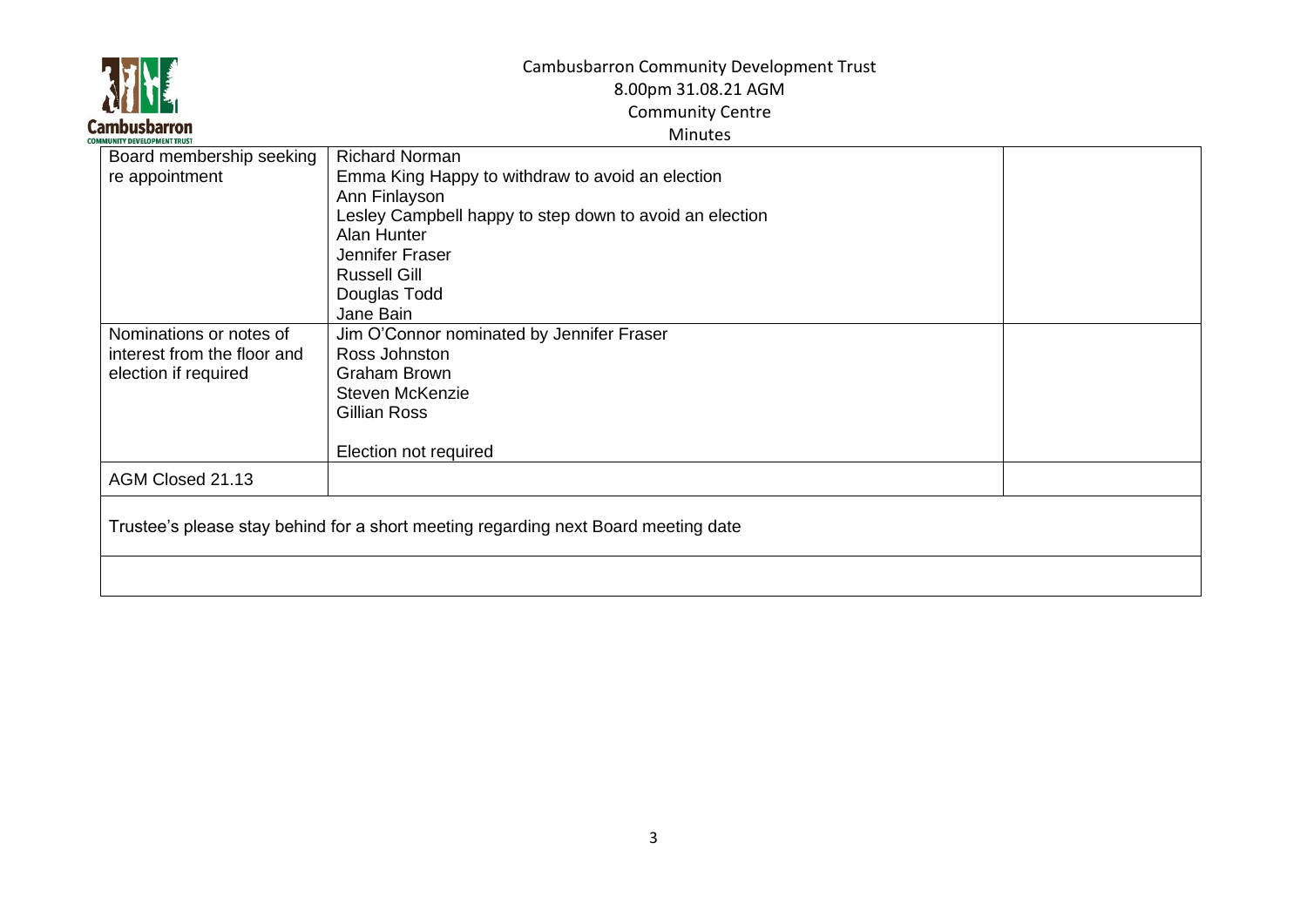

## • **Questions, comments and suggestions after AGM closed**

- o When will trees be removed along residential boundary
	- **EXECTER 1** Letter went out due to project going ahead this week
	- Residential Boundary felling need planned felling licence is needed which takes time no felling done between March and September. Some will be done by Amos some will be done by contractors
	- Concerns over security from some residents
	- Now at a point we could fell but too many mixed voices some people desperate for them coming down
	- Don't spray weedkiller
	- How are we going to communicate with everyone the residential boundary some people don't use e-mail.
	- Felling is not just to make money
	- Restocking proposal mixed broadleaf, hazel, rowan, wild cherry and willow these don't grow big 1300 per Ha
- o Access path in deeds that we had to allow the path to be built to enable

Patersons to open the quarry

- o Proposed First Aid training
- o Where will the Nursery building be sited?
- o Memorial for Peter Paterson
- o Can we have a fairy tree? Find a tree and discuss with Amos.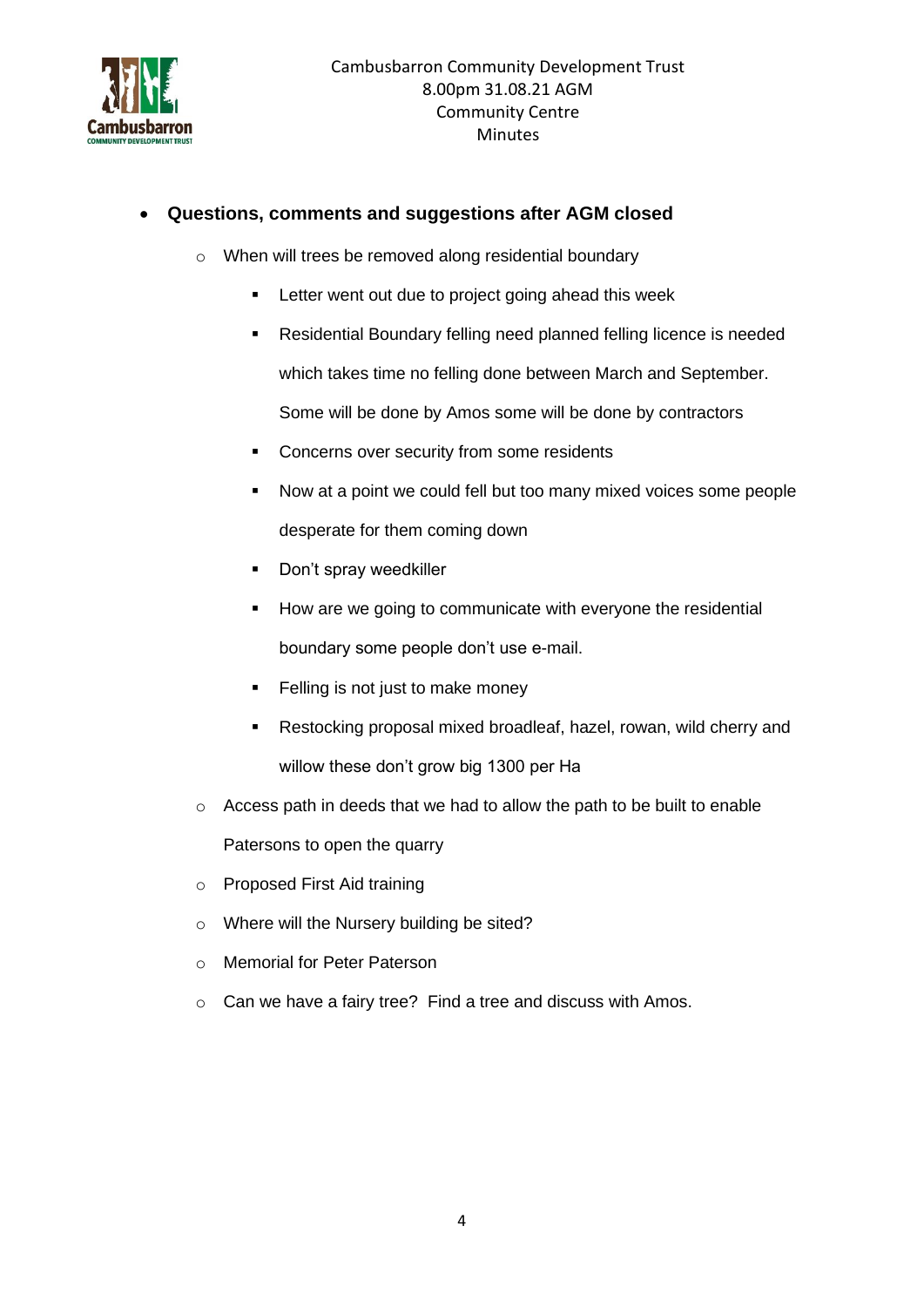

Cambusbarron Community Development Trust 8.00pm 31.08.21 AGM Community Centre Minutes Cambusbarron Community Development Trust

#### **Annual Report for the AGM 31st August 2021**

Our last AGM was in October last year and also by zoom. We are hoping that at least the audio of this meeting is going out by zoom but we are happy to also give people the chance to meet in person even though there are still restrictions in place.

The 18 months of COVID restrictions have hit us hard with great difficulty keeping up volunteer activity on the hill and in the community going over this time. We have started back now and hope that we can maintain physical activity without putting people at risk; but I fear we will be facing restrictions for some time to come.

We have had a strong board of 10 trustees this past year and as we come to the AGM we look for trustees to review their commitments. Melissa Nelson has decided to step down as a trustee. Melissa has recently taken on the role of chair of Save Gillies Hill and this is a big commitment to the community. I am certain that we can continue to rely on Melissa as a volunteer and particularly to help out with our welcome pack project (more from Lesley later). As you may be aware I have been carrying out a duel role of chair and treasurer for the past number of years (I can't even count how many!). I announced at the last trustee meeting that I will be standing down as chair this year and it will be up to the new board of trustees to select a new chair from our number. I do plan on standing again as a trustee and if selected I am happy to carry on as treasurer at this stage.

We are hopeful that there are a number of individuals nominated tonight who will join us as trustees. We are only permitted 12 trustees by our constitution. Our trust relies on non-trustees as much as the appointed board members so I hope that even if not appointed as a trustee you will all be considering joining us in some aspect of our work.

I would draw your attention to our Strategic Woodland Plan which was agreed last year and hope that you have all had your say in the consultation on the woodland management plan which we are currently developing. The woodland is only one aspect of the work of the trust, but it is the biggest and most significant at the moment. Please get involved because we need to ensure that this is developed to take into account as many views as possible. It must be remembered that when we decide how we are going to manage the woodland our decisions may not be what you individually agree with. The decisions of the board in this matter will be agreed and in line with the objectives of the CCDT and in line with the will of the community as expressed during our consultation. I would ask you to respect, if not always agree with, the trusts management decisions in this matter.

We continue to operate the community access defibrillator at the from of the centre and if anyone is interested in getting involved in helping to organise publicity or training for this then please let us know because this is something I would like to improve. We are participating in doors open day this year and Emma is coordinating this. This is another piece of activity to help publicise the woodland and the other projects we have.

I am going to leave the rest of the review to the individual trustees to talk about as these are areas which they have all led on, and this will give you a break from my voice. Thank you for attending tonight.

Richard Norman –Chair of CCDT August 2021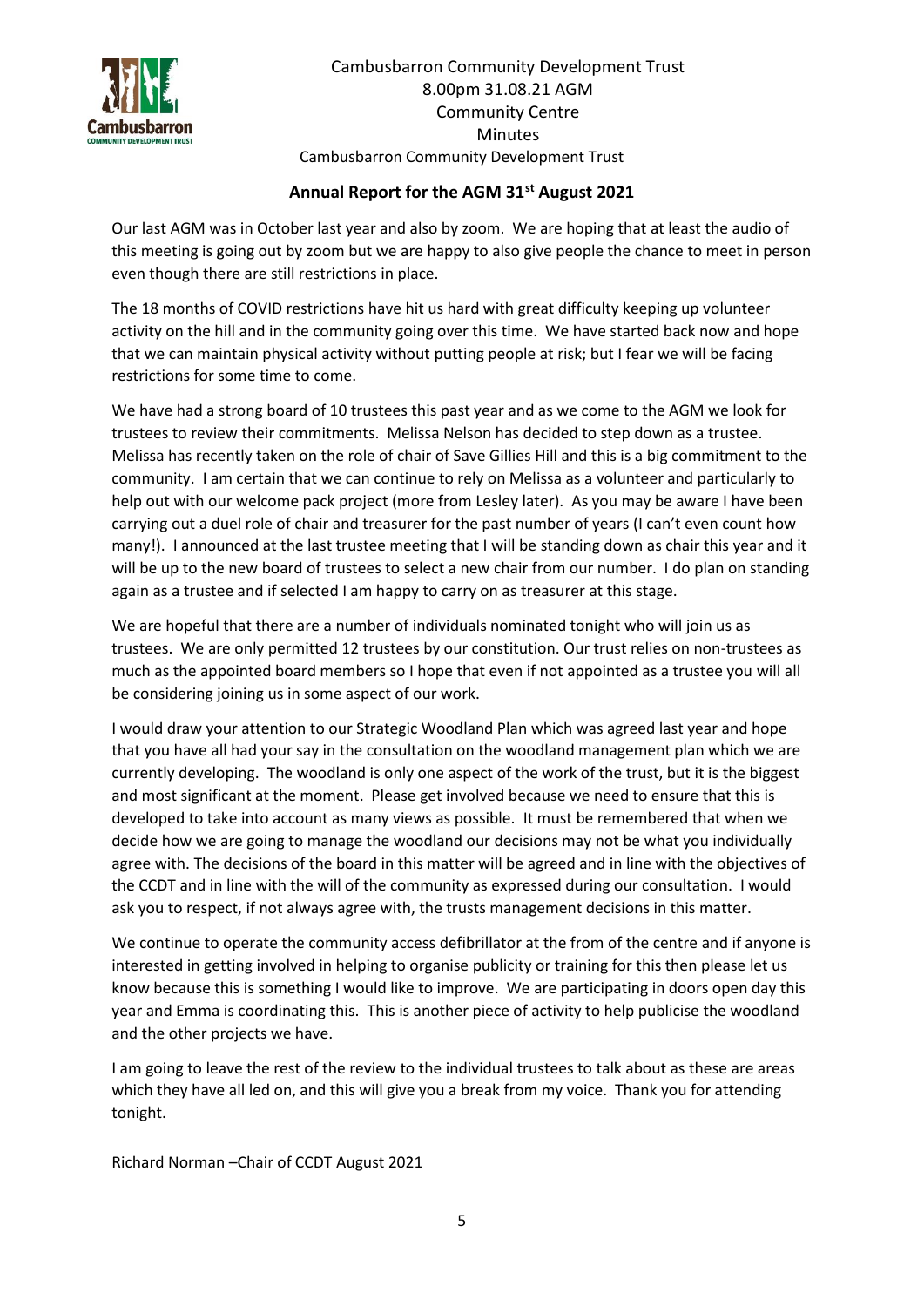

#### **Financial Report for the AGM 31st August 2021**

Our funds available today stands at £20,810.74

On the 1<sup>st</sup> April 2021 the bank balance was £26,519.76

This is made up of the following funds (as of the  $1<sup>st</sup>$  April 2021):

| CCDT (unrestricted funds)                                       | £1207.66   |
|-----------------------------------------------------------------|------------|
| Business Support Grant from cambusbarron Community Fund (CCF01) | £9019.07   |
| Scottish Land Fund grant (SLF03)                                | £15290.36  |
| Community Pride fund for Welcome packs (CPF06)                  | £231.00    |
| Popular Institute grant towards community defibrillator (PI01)  | £492.86    |
| Clackmannanshire and Stirling Environment Trust fund (CSET01)   | $-E229.13$ |
| Community Pride Fund for garden restoration (CPF10)             | £507.94    |
| <b>Total</b>                                                    | £26,519.76 |

Our annual accounts for 2019/20 are audited and available on the web site.

Our annual accounts for 2020/21 have not yet been prepared and will be ready by the end of the year as per our statutory commitments. They will be made available on our web site and presented to the charity regulator (OSCR) before the due date of  $1<sup>st</sup>$  January 2021. We currently use the Community Accountancy Scotland (CAS) and our auditor is Anne Knox. CAS is a community Interest Company set up by Scottish Voluntary Enterprise (SVE) in Stirling.

Our unrestricted funds give us enough money to support the overheads from woodland management and our continued membership of two national organisations (Development Trusts Association Scotland (DTAS) and the Community Woodlands Association (CWA)). Funds generated from the memorial benches project assists with keeping our unrestricted fund buoyant as well as individual generous donations from time to time.

The business support grant from the **Cambusbarron Community Fund (CCF01)** is in place and promises us £10,000 per year for 3 years. This is to be spent in line with our business plan. We will be able to draw down an additional £10,000 once this is spent. This funding must not be spent on wages.

The grant from the **Scottish Land Fund (SLF03)** which we use to employ Amos, our community forester, is slowly running down and will be spent out in the summer of 2022. We need to look for alternative funding if we wish to continue to employ a Forest manager. We have spent this money on wages as well as training, equipment and consumables for his work to date.

**Community Pride Fund (CPF06) and (CPF10).** We have residual money left in CPF06 to support the Welcome Packs project and we are looking to use this to further support the project. CPF10 is a fund to support other work in Gillies Hill woodland with some money for overheads and tools.

**Popular Institute (PI01).** We remain with a residual amount of £493 to be spent on the community access defibrillator project.